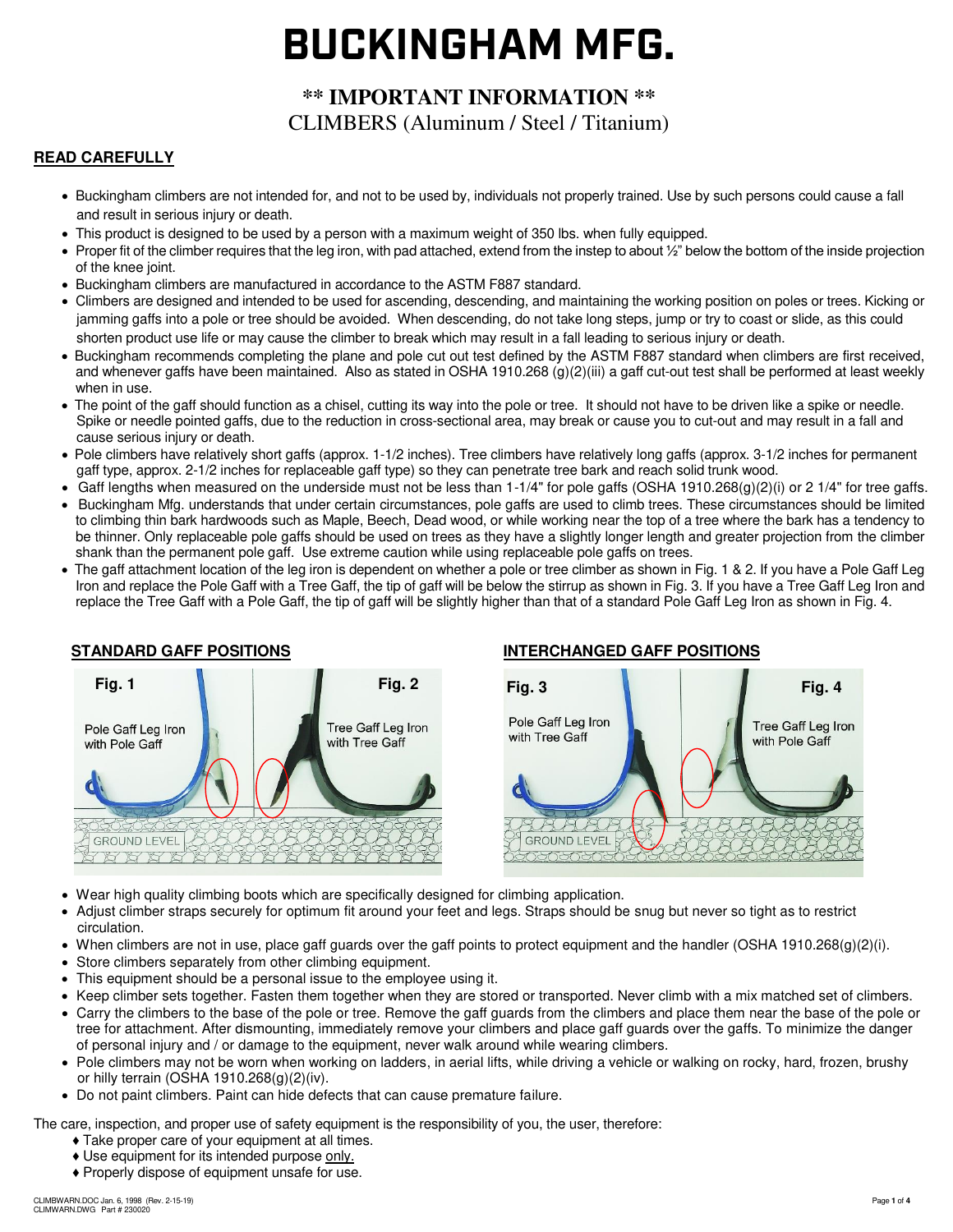- Fall protection equipment, (i.e. fall arrest, work positioning belts, climbers, retrieval, suspension etc.) should not be resold or provided to others for re-use after use by original user, as assurance cannot be granted that a used product meets criteria of applicable standards and is safe for use to a subsequent user.
- Ensure proper fit / size of product before use. This product cannot be returned unless it is in new / unused condition. Unauthorized modifications to the climbers such as but not limited to drilling, bending, twisting, etching, or scribing may reduce climber strength causing fracture or breakage. Therefore, product that has been modified or altered by customer misuse cannot be returned.

#### **CLIMBERS WITH DOWEL & SCREW ATTACHMENT GAFFS (MANUFACTURE DATE OF 01/11 AND AFTER):**

Dowel & screw attachment style (Fig. 5) consists of three circular holes in the leg iron. The top and bottom holes are used for the gaff attachment screws and the center hole for the gaff dowel. This style is supplied with two 5/16"-18 x 5/8" long gaff attachment screws for steel and titanium climbers and 5/16"-18 x 7/8" long gaff attachment screws for aluminum climbers. Gaff screws for steel & titanium versus aluminum climbers are not interchangeable.

Note: Ensure the Gaff dowel is securely seated in gaff prior to attaching to leg iron.

Hand tighten the bottom gaff screw (nearest the gaff tip). Repeat hand tightening on the top gaff screw. Tighten using a 3/16" x 4" length Allen wrench (with maximum torque to achieve complete and maximum tightness, this method can yield Buckingham's 235 inch pound tightening recommendation for these screws). Note: use of a longer wrench can yield results exceeding the 235 inch pound recommendation and result in stripping and / or fracture of the screw head. Visually inspect to ensure screw heads are flush with the inside surface of the climber leg iron. Gaff attachment screws should be replaced after the



first time removed, but if re-using, apply a low to medium strength thread sealant (Loctite® or equivalent) to prevent the screws from loosening. Screws may not be removable if a permanent type thread sealant is used.

#### **CLIMBERS WITH SCREW ATTACHMENT GAFF (MANUFACTURE DATE OF 12/10 AND BEFORE):**

Screw attachment style (Fig. 6) consists of a rectangular slot and one circular gaff screw hole in the leg iron. This style is supplied with two 1/4" -20 gaff screws.

Hand tighten the bottom gaff screw (nearest the gaff tip). Repeat hand tightening on the top gaff screw. Tighten using a 5/32" x 2 3/4" length Allen wrench (with maximum torque to achieve complete and maximum tightness, this method can yield Buckingham's 136 inch pound tightening recommendation for these screws). Note: use of a longer wrench can yield results exceeding the 136 inch pound recommendation and result in stripping and / or fracture of the screw head. Visually inspect to ensure screw heads are flush with the inside surface of the climber leg iron. Gaff attachment screws should be replaced after the first time removed, but if re-using, apply a low to medium strength thread sealant (Loctite<sup>®</sup> or equivalent) to prevent the screws from loosening. Screws may not be removable if a permanent type thread sealant is used.



If you require additional instructions or should questions arise concerning the proper use or condition of your equipment, contact Buckingham Manufacturing Co. at 1-800-937-2825.

#### **INSPECTION:**

Leg irons and gaffs must be inspected, maintained, and replaced by the user at regular intervals. This interval should be dictated by the amount of use the product receives rather than a set time frame. Therefore Buckingham does not place a time limit on these operations. Due to the rigorous strain leg irons and gaffs endure, inspection is extremely important.

Climbers (pole and tree) must have properly shaped gaffs. Never file the gaff to a needlepoint. When necessary to shape the gaff, it should be filed lengthwise on the flat underside. Crosswise file marks on a gaff cause stress risers, weaken the steel, and may result in a broken gaff. Never file on the beehive (rounded) side of a gaff, this will result in a mis-shaped gaff. Use a honing stone to repair minimal damage to the gaff (gaffs are nicked or damaged from contact with nails or pole hardware).

An improperly shaped gaff can cause cut-out, a fall, and serious injury or death. Use Buckingham gaff gauges as follows:

- P/N 6303 for all pole climbers with standard and CCA Gaffs.
- P/N 6306 for all climbers with tree gaffs.

Complete gaff maintenance kits are also available (P/N 6025 for standard pole and CCA gaffs. P/N 6026 for tree gaffs).

Note: Buckingham gaffs from the tip to approximately 1" up the gaff are coated with a rust inhibitor, as opposed to powder coating used on the remainder of the gaff, to aid in gaff penetration and proper gauging. The gaff gauge is recommended for use to check the gaff anytime other damage and / or excessive wear is suspected.

Climbers should be checked for but not be limited to the following before each use:

- Gaffs are not loose, cracked, or broken.
- Leg irons are not cracked, damaged and/or exhibit burn marks.
- Gaffs are properly attached to the climber leg iron using appropriate hardware.
- Gaff dowel is in place and properly seated in leg iron.
- Both gaff attachment screws are in place and are properly tightened.
- Climber straps are properly attached, are in good condition and as a minimum, do not have cuts, kinks, abrasions, burns, excessive swelling, excessive wear, discoloration, charring, broken fibers, loose stitching, elongated holes, loose or damaged buckles or rivets or chemical or physical exposures, etc.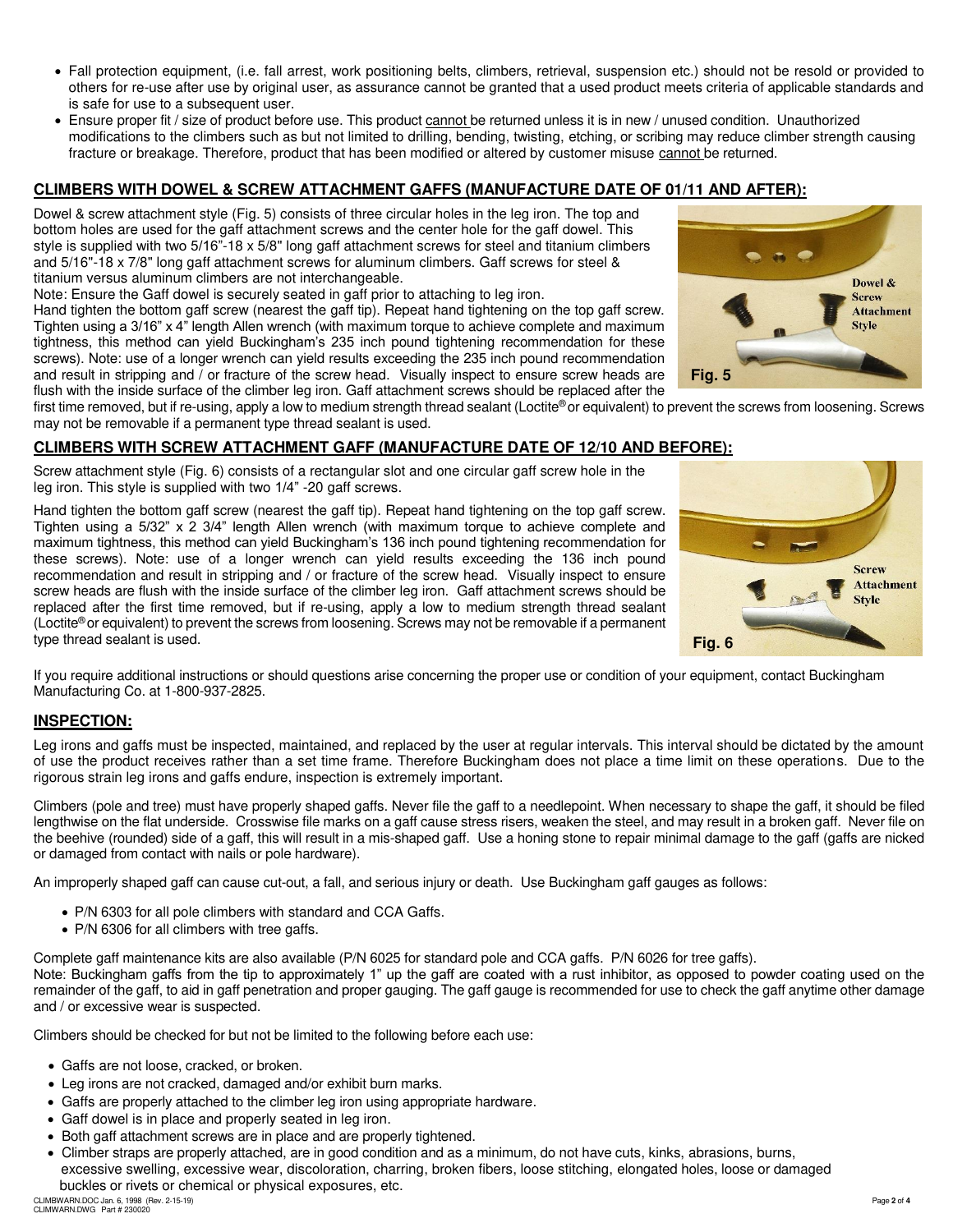- Climber pads are properly attached and in good condition, have no broken stitching, rivets, or loops. If equipped with hook and loop style pads ensure that the hook and loop is not worn or excessively dirty and that it properly adheres to itself.
- Sleeves are properly attached to the climber leg iron with the two barrel nuts and fasteners provided with the climber, are not cracked, or have broken or bent strap loops.
- Sleeves are adjusted for proper climber fit and are secured to the climber leg iron.
- Gaff length, width, thickness, point profile, and sharpness of cutting edges should be inspected with appropriate gauges which are available from Buckingham.
- Leg iron stirrup width & thickness for steel & titanium should be inspected using the appropriate 6303 gauge. For aluminum, if the stirrup section is worn so severe that the worn surface reaches the wear band (see Fig 7), these climbers must be destroyed and replaced with new.

As a general rule, assuming all inspection criteria is met, Buckingham recommends that all replaceable gaff climbers be replaced when the original gaff and one replacement set of gaffs have been worn out from normal use. Leg irons should be replaced and gaffs should be maintained or replaced at the earliest signs of wear. **Fig. 7** 

If any evidence of excessive wear or deterioration as outlined is observed, immediately cease use, destroy the product, and replace it with new equipment. Should any unusual conditions not outlined above be observed, or you have reasonable doubt about a particular condition, remove the equipment from service and notify your Supervisor, Safety Director, or contact Buckingham Mfg. (1-800-937-2825) for clarification.

Failure to carefully and completely inspect your equipment could result in serious injury or death.

# **CLIMBER ASSEMBLY PAD ATTACHMENT:**

Notes: Leg iron and pads are marked 'L' and 'R'. Ensure you attach the left side pad to left side leg iron and right side pad to right side leg iron. When assembling climbers to pads; because climber pad shank slots are made for a snug fit, twisting the shank on an angle will ease the climber shank into the shank slot of the pad.

# **LOOP STYLE PAD**

Insert 'Loop Style' pad over shank of climber as shown in figure 1 ('right' climber shown).



Attach sleeve to leg iron with sleeve loop facing outside of pad (away from the wearer's leg) using the fasteners enclosed. Insert barrel nuts from inside of leg iron. See Fig. 2a & 2b ('right' climber shown). Note: Two fasteners (screws, star washers & barrel nuts) must be used to secure each sleeve to each leg iron. Do not over tighten, torque to 25 inch pounds maximum.



# **TUNNEL STYLE PAD**

Attach sleeve to leg iron with sleeve loop facing outside of pad (away from the wearer's leg) using the fasteners enclosed. Insert barrel nuts from inside of leg iron. See Fig. 1a & 1b ('right' climber shown). Note: Two fasteners (screws, star washers & barrel nuts) must be used to secure each sleeve to each leg iron. Do not over tighten, torque to 25 inch pounds maximum.

Wear Band



Insert 'Tunnel Style' pad over climber sleeve as shown in figure 2 ('right' climber shown).